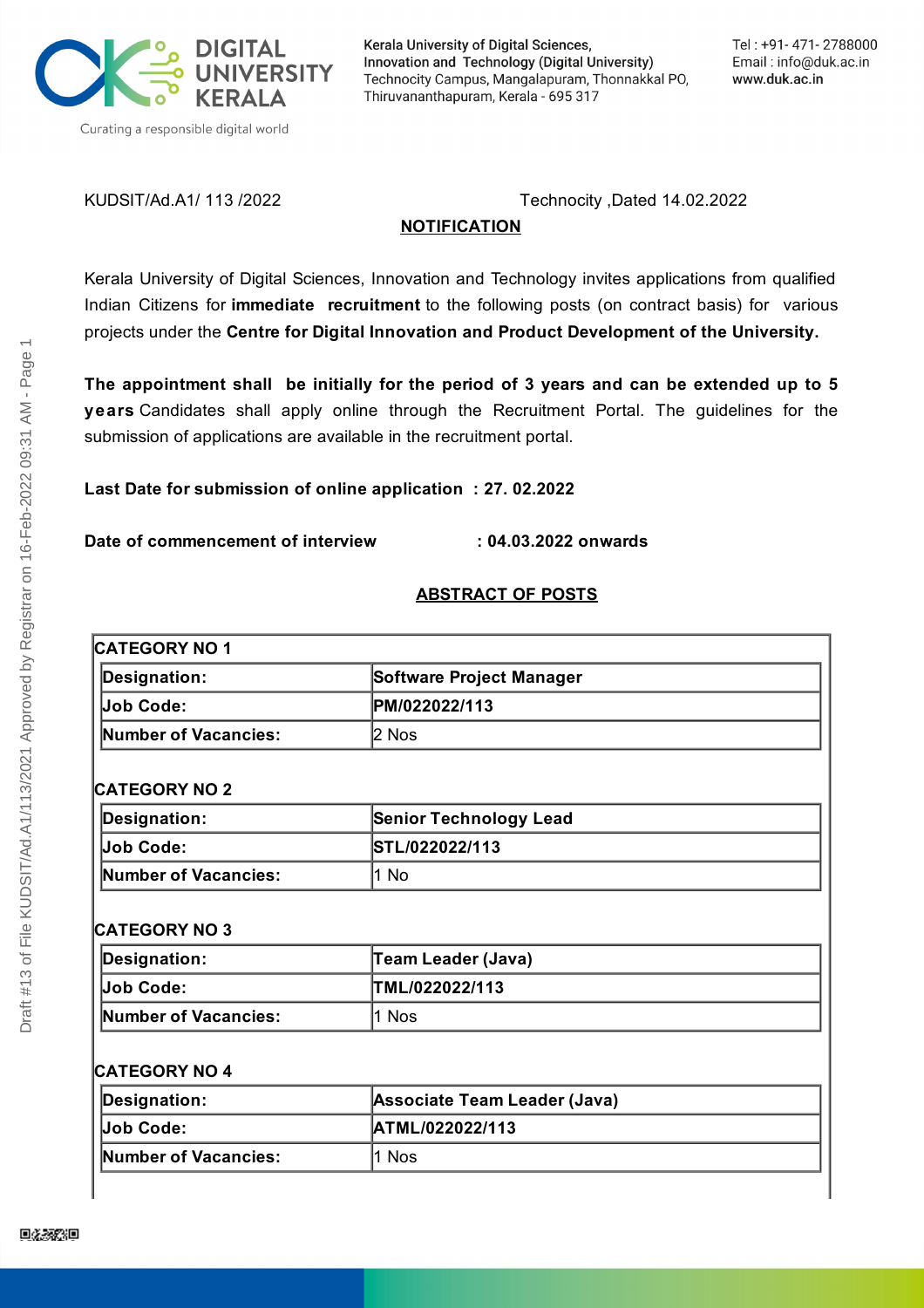| Designation:         | Senior Software Engineer (Java) |
|----------------------|---------------------------------|
|                      | <b>ISSEJ/022022/113</b>         |
| Number of Vacancies: | $ 3 \text{ No.s} $              |

#### **CATEGORY NO 6**

| Designation:                | Software Engineer     |
|-----------------------------|-----------------------|
| Uob Code:                   | <b>ISE/022022/113</b> |
| <b>Number of Vacancies:</b> | l12 No.s              |

#### **CATEGORY NO 7**

| Designation:         | Technical Lead - QA & Testing |
|----------------------|-------------------------------|
|                      | TLQAT/022022/113              |
| Number of Vacancies: | No.                           |

#### **CATEGORY NO 8**

| Designation:         | Senior Software Engineer- QA and Testing |
|----------------------|------------------------------------------|
| Job Code:            | SSE-QA/022022/113                        |
| Number of Vacancies: | $2$ No.s                                 |

## **CATEGORY NO 9**

| Designation:         | <b>Database Administrator</b> |
|----------------------|-------------------------------|
| Job Code:            | IDBA/022022/113               |
| Number of Vacancies: | No.                           |

#### **CATEGORY NO 10**

| Designation:         | <b>Senior Business Analyst</b> |
|----------------------|--------------------------------|
| <b>Job Code:</b>     | <b>ISBA/022022/113</b>         |
| Number of Vacancies: | l2 No.s                        |

#### **CATEGORY-11**

| Designation:         | Software Engineer (Mobile Apps) |
|----------------------|---------------------------------|
| Job Code:            | <b>ISEMA/022022/113</b>         |
| Number of Vacancies: | 2 Nos.                          |

#### **CATEGORY-12**

| Designation:                | Senior UI/UX designer |
|-----------------------------|-----------------------|
| Job Code:                   | SUID/022022/113       |
| <b>Number of Vacancies:</b> | No                    |

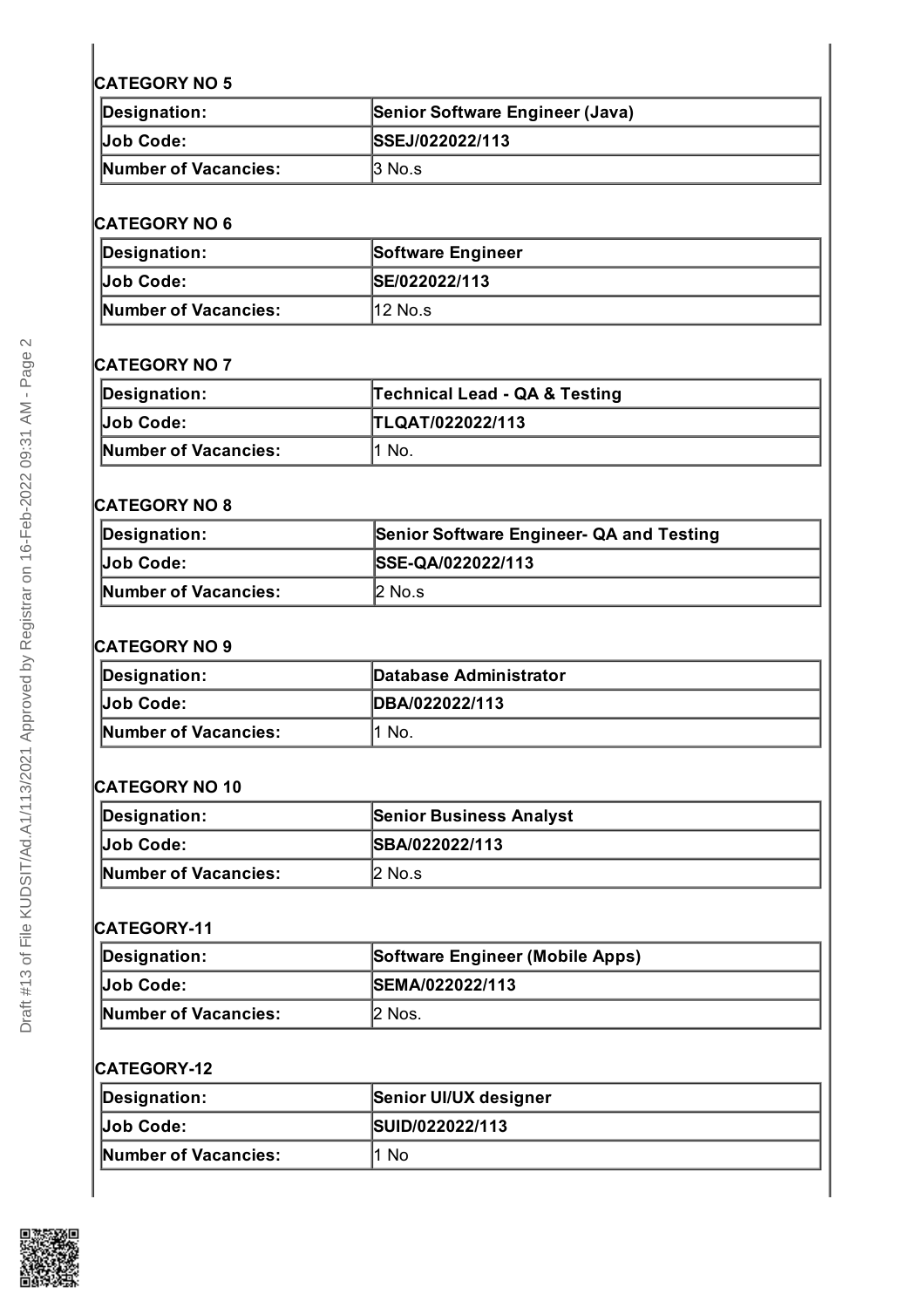| Designation: \<br>Type your text | <b>Junior UI/UX designer</b> |
|----------------------------------|------------------------------|
|                                  | UUID/022022/113              |
| Number of Vacancies:             | 2 Nos                        |

### **CATEGORY-14**

| Designation:         | Type you <b>Sextware Engineer - Customer Support</b> |
|----------------------|------------------------------------------------------|
| <b>Job Code:</b>     | <b>ISECS/022022/113</b>                              |
| Number of Vacancies: | 2 Nos                                                |

## **CATEGORY - 15**

| Designation:         | Hardware Development Engineer - Thingbator |
|----------------------|--------------------------------------------|
| Job Code:            | HDE/022022/113                             |
| Number of Vacancies: | 1 No                                       |

#### **DETAILED NOTIFICATION**

| <b>Designation:</b>            | Software Project Manager                                               |  |  |
|--------------------------------|------------------------------------------------------------------------|--|--|
| Job Code:                      | PM/022022/113                                                          |  |  |
| Number of Vacancies:           | 2 Nos                                                                  |  |  |
| Remuneration                   | Rs. 150,000-160,000 (Consolidated) per month                           |  |  |
|                                | B-Tech/BE/MCA or MSc in Computer Science/MSc in                        |  |  |
| <b>Essential Qualification</b> | Information Technology from a recognized                               |  |  |
|                                | University/Educational Institution                                     |  |  |
|                                | Minimum 12 years' experience in Software/IT project                    |  |  |
| <b>Essential Experience</b>    | management and project Delivery Management in a reputed                |  |  |
|                                | industry/organisation.                                                 |  |  |
| Age                            | Should not exceed 50 years on the last date fixed for the              |  |  |
|                                | submission of application.                                             |  |  |
|                                | • Determine and define project scope and objectives                    |  |  |
|                                | • Predict resources needed to reach objectives and                     |  |  |
|                                | manage resources in an effective and efficient manner                  |  |  |
|                                | • Prepare schedule based on scope of work and resource<br>requirements |  |  |
|                                | • Develop and manage a detailed project schedule and<br>work plan      |  |  |
|                                | • Provide project updates on a consistent basis to various             |  |  |
| <b>Job Description and Key</b> | stakeholders about strategy, adjustments, and progress                 |  |  |
| <b>Responsibilities:</b>       | • Manage contracts with vendors and suppliers by                       |  |  |

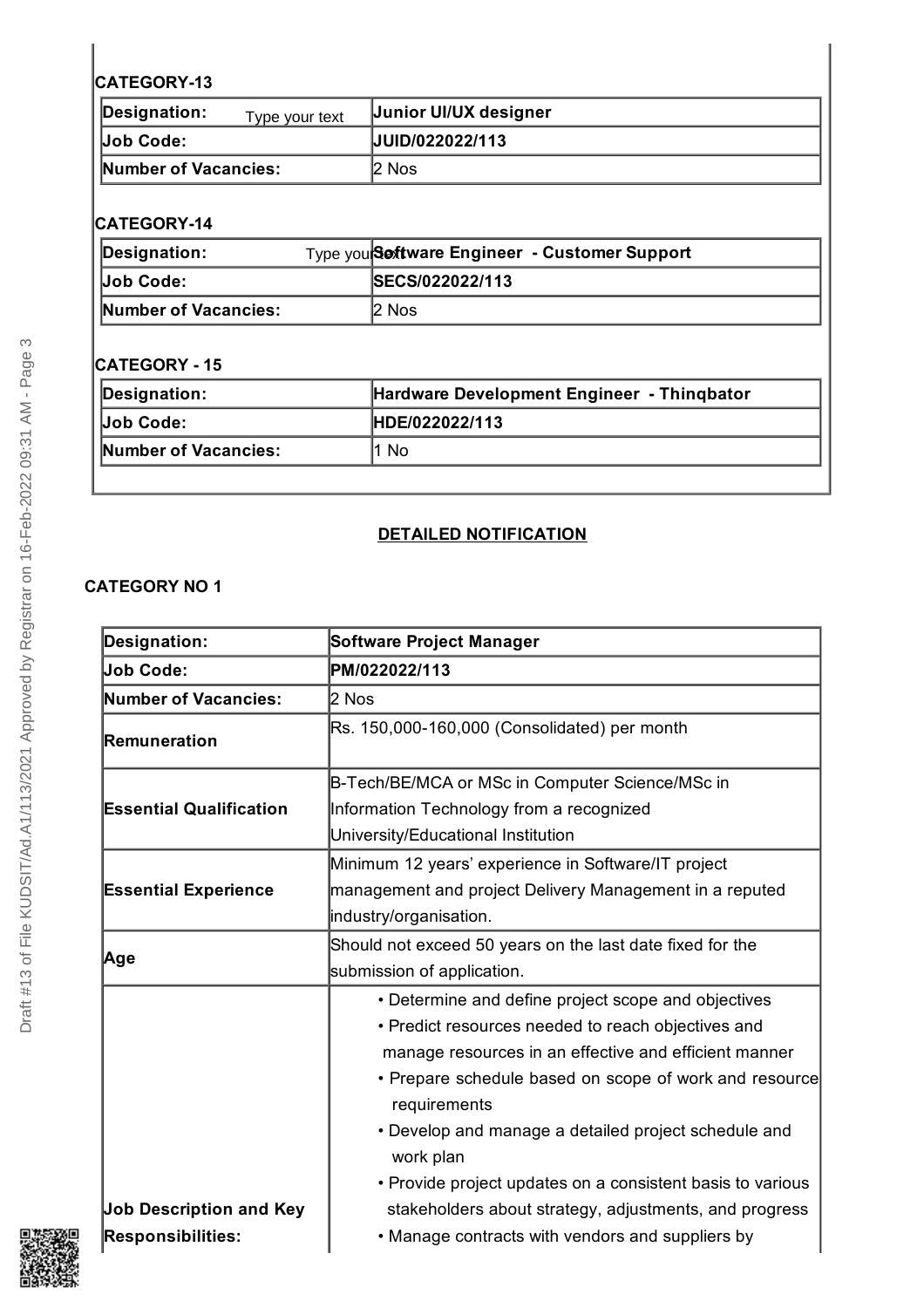| assigning                               | tasks | and | communicating                                                | expected |
|-----------------------------------------|-------|-----|--------------------------------------------------------------|----------|
| deliverables                            |       |     |                                                              |          |
|                                         |       |     | • Utilize industry best practices, techniques, and standards |          |
| throughout entire project execution     |       |     |                                                              |          |
|                                         |       |     | • Measure project performance to identify areas for          |          |
| improvement                             |       |     |                                                              |          |
|                                         |       |     | • Proficient with collaboration tools (Jira, Confluence)     |          |
| <b>• Excellent Communication Skills</b> |       |     |                                                              |          |

| <b>Designation:</b>            | <b>Senior Technology Lead</b>                                                                                                                                                                                                                                                                                                                                                                                                                                                                                                                                                                                                                |  |  |
|--------------------------------|----------------------------------------------------------------------------------------------------------------------------------------------------------------------------------------------------------------------------------------------------------------------------------------------------------------------------------------------------------------------------------------------------------------------------------------------------------------------------------------------------------------------------------------------------------------------------------------------------------------------------------------------|--|--|
| <b>Job Code:</b>               | STL/022022/113                                                                                                                                                                                                                                                                                                                                                                                                                                                                                                                                                                                                                               |  |  |
| <b>Number of Vacancies:</b>    | 1 No                                                                                                                                                                                                                                                                                                                                                                                                                                                                                                                                                                                                                                         |  |  |
| Remuneration                   | Rs. 130000-140000 (Consolidated )per month                                                                                                                                                                                                                                                                                                                                                                                                                                                                                                                                                                                                   |  |  |
| <b>Essential Qualification</b> | B-Tech/BE/MCA<br><b>MSc</b><br>Computer Science/MSc<br>in<br><b>or</b><br>.in<br>Information<br>Technology from a recognized University/Educational Institution                                                                                                                                                                                                                                                                                                                                                                                                                                                                              |  |  |
| <b>Essential Experience</b>    | Minimum 10 years of proven experience in designing,<br>development and leading the technology development solutions<br>and experience in leading a team of experienced development/<br>technical team in a reputed industry/organisation                                                                                                                                                                                                                                                                                                                                                                                                     |  |  |
| ∣Age                           | 45 Years on the last date fixed for the submission of application.                                                                                                                                                                                                                                                                                                                                                                                                                                                                                                                                                                           |  |  |
| <b>Required Skills</b>         | • Java, Javascript, JQuery, Angular, HTML5, CSS3,<br>Postgresql, MySQL,<br>Oracle/MongoDB/ ElasticSearch, Spring Boot, Cross<br>platforms (React Native/Flutter), WebAPIs, Python<br>knowledge is desirable.<br>Strong Expertise developing enterprise-level web<br>٠<br>applications and RESTful APIs using MicroServices, with<br>demonstrable production-scale experience<br>Strong agile/scrum development experience<br>• strong design and programming skills using JSON, Web<br>Services, XML, XSLT, PL/SQL in Unix<br>and Windows environments.<br>Strong collaboration and communication<br>skills within distributed project teams |  |  |
|                                | •Determining project requirements and developing work<br>schedules for the development team<br>•Delegating tasks and achieving daily, weekly,<br>and<br>monthly goals.<br>•Liaising with team members, Project Manager and clients<br>to ensure projects are completed to standard.                                                                                                                                                                                                                                                                                                                                                          |  |  |

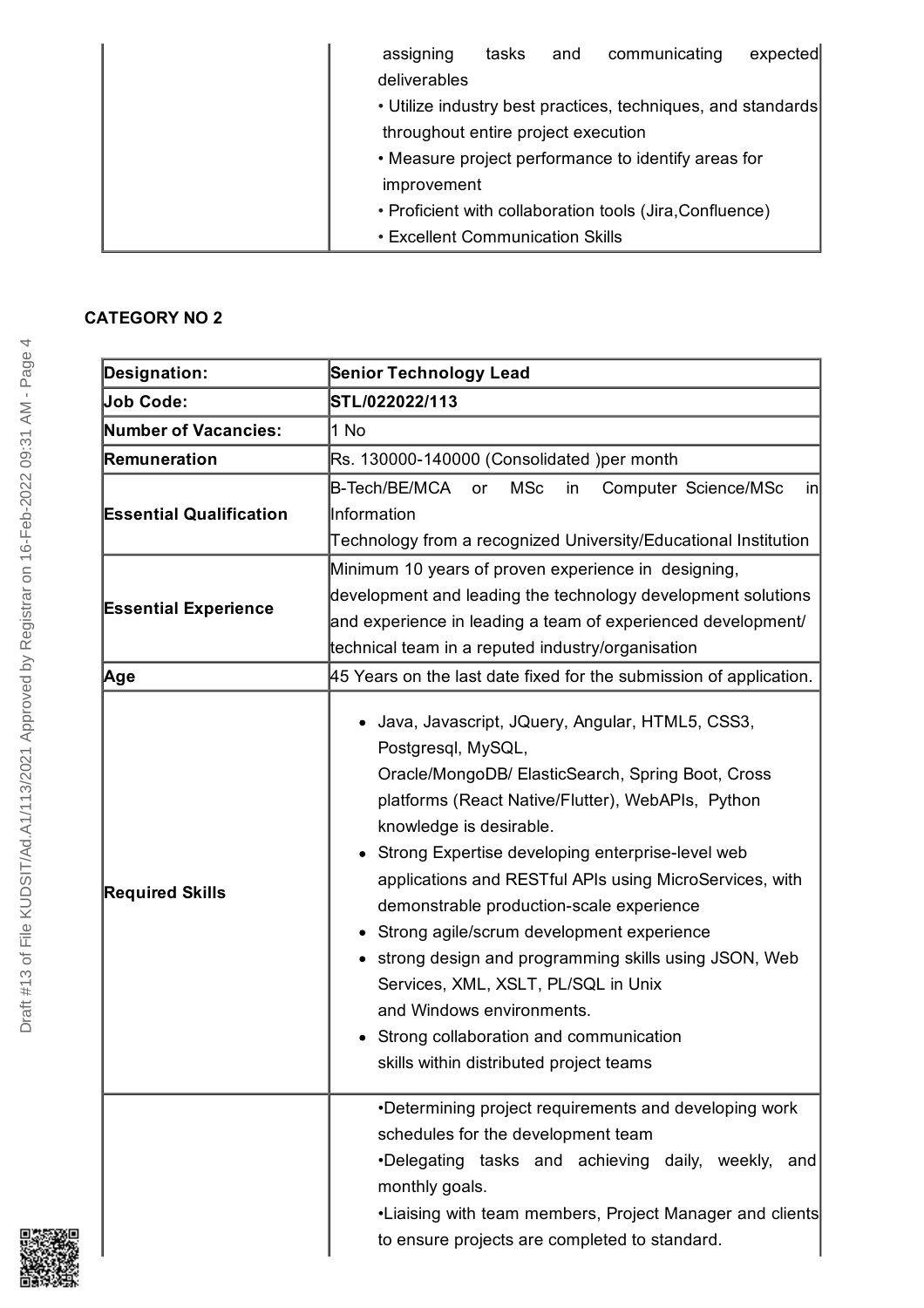|                            | •Analysing existing operations and scheduling training     |
|----------------------------|------------------------------------------------------------|
|                            | sessions and meetings to discuss improvements.             |
| <b>Job Description and</b> | •Updating work schedules and performing troubleshooting    |
| <b>Responsibilities</b>    | as required.                                               |
|                            | . Writing progress reports and delivering presentations to |
|                            | the relevant stakeholders.                                 |
|                            | •Design and implementation of medium to large custom       |
|                            | application data models.                                   |
|                            | •Ensure quality deliverables                               |
|                            | • Experience working in a distributed team environment     |
|                            | and in Agile Methodology.                                  |
|                            | • Report to Project Manager                                |

| <b>Designation:</b>            | Team Leader (Java)                                                                                                                                                                                                                                                                                                                                                                                                                                          |  |  |
|--------------------------------|-------------------------------------------------------------------------------------------------------------------------------------------------------------------------------------------------------------------------------------------------------------------------------------------------------------------------------------------------------------------------------------------------------------------------------------------------------------|--|--|
| <b>Job Code:</b>               | TML/022022/113                                                                                                                                                                                                                                                                                                                                                                                                                                              |  |  |
| <b>Number of Vacancies:</b>    | 1 Nos                                                                                                                                                                                                                                                                                                                                                                                                                                                       |  |  |
| Remuneration                   | Rs. 90000-100000 (Consolidated) per month                                                                                                                                                                                                                                                                                                                                                                                                                   |  |  |
| <b>Essential Qualification</b> | B-Tech/BE/MCA or MSc in Computer Science/MSc in Information                                                                                                                                                                                                                                                                                                                                                                                                 |  |  |
|                                | Technology from a recognized University/Educational Institution                                                                                                                                                                                                                                                                                                                                                                                             |  |  |
|                                | Minimum 10 years of proven experience in designing,                                                                                                                                                                                                                                                                                                                                                                                                         |  |  |
| <b>Essential Experience</b>    | development and leading the Java/J2EE based solutions and                                                                                                                                                                                                                                                                                                                                                                                                   |  |  |
|                                | experience in leading a team of experienced development team                                                                                                                                                                                                                                                                                                                                                                                                |  |  |
|                                | in a reputed industry/organisation                                                                                                                                                                                                                                                                                                                                                                                                                          |  |  |
| Age                            | 40 Years on the last date fixed for the submission of application.                                                                                                                                                                                                                                                                                                                                                                                          |  |  |
| <b>Required Skills</b>         | • Java, J2EE, Javascript, JQuery, Angular, HTML5,<br>CSS3, Postgresql, MySQL, Spring Boot, Web APIs,<br>• Strong Expertise developing enterprise-level<br>webapplications and RESTful APIs<br>Strong agile/scrum development experience<br>• strong design and programming skills using JSON, Web<br>Services, XML, XSLT, PL/SQL<br>Strong collaboration and communication skills within<br>distributed project teams                                       |  |  |
|                                | •Determining project requirements and developing work<br>schedules for the development team<br>.Delegating tasks and achieving daily, weekly,<br>and<br>monthly goals.<br>•Liaising with team members, Project Manager and clients<br>to ensure projects are completed to standard.<br>•Analysing existing operations and scheduling training<br>sessions and meetings to discuss improvements.<br>. Updating work schedules and performing troubleshooting |  |  |

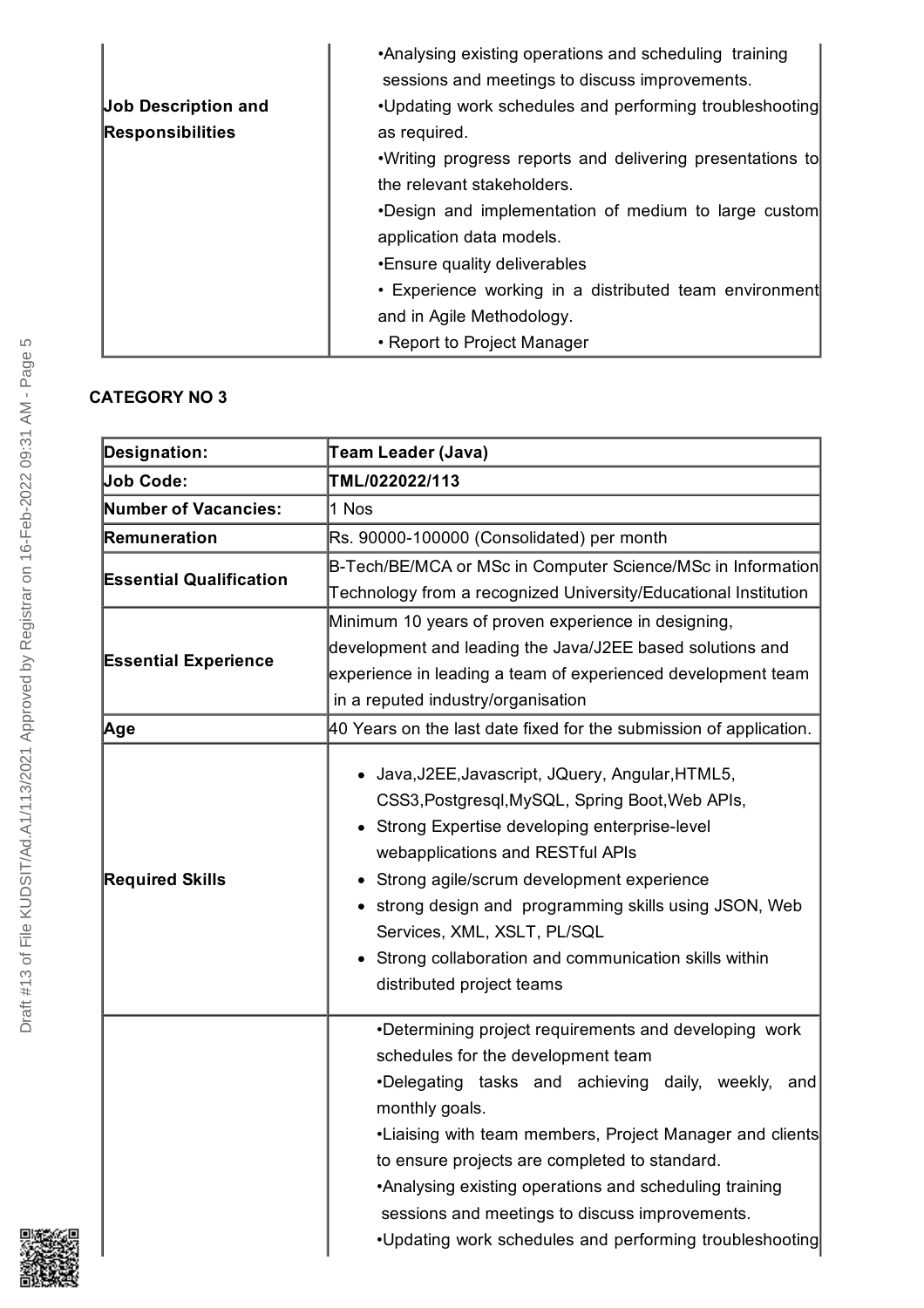| <b>Job Description and</b><br><b>Responsibilities</b> | as required.<br>. Writing progress reports and delivering presentations to<br>the relevant stakeholders.<br>. Design and implementation of medium to large custom<br>application data models.<br>•Ensure quality deliverables<br>• Experience working in a distributed team environment<br>and in Agile Methodology. |
|-------------------------------------------------------|----------------------------------------------------------------------------------------------------------------------------------------------------------------------------------------------------------------------------------------------------------------------------------------------------------------------|
|-------------------------------------------------------|----------------------------------------------------------------------------------------------------------------------------------------------------------------------------------------------------------------------------------------------------------------------------------------------------------------------|

| <b>Designation:</b>                                   | <b>Associate Team Leader (Java)</b>                                                                                                                                                                                                                                                                                                                                                                                                                                                                                                       |  |  |
|-------------------------------------------------------|-------------------------------------------------------------------------------------------------------------------------------------------------------------------------------------------------------------------------------------------------------------------------------------------------------------------------------------------------------------------------------------------------------------------------------------------------------------------------------------------------------------------------------------------|--|--|
| <b>Job Code:</b>                                      | ATML/022022/113                                                                                                                                                                                                                                                                                                                                                                                                                                                                                                                           |  |  |
| <b>Number of Vacancies:</b>                           | 1 Nos                                                                                                                                                                                                                                                                                                                                                                                                                                                                                                                                     |  |  |
| Remuneration                                          | Rs. 80000-90000 (Consolidated) per month                                                                                                                                                                                                                                                                                                                                                                                                                                                                                                  |  |  |
| <b>Essential Qualification</b>                        | B-Tech/BE/MCA or MSc in Computer Science/MSc in Information                                                                                                                                                                                                                                                                                                                                                                                                                                                                               |  |  |
|                                                       | Technology from a recognized University/Educational Institution                                                                                                                                                                                                                                                                                                                                                                                                                                                                           |  |  |
| <b>Essential Experience</b>                           | Minimum 9 years of proven experience in designing,<br>development and leading the Java/J2EE based solutions and<br>experience in leading a team of experienceddevelopment team<br>in a reputed industry/organisation                                                                                                                                                                                                                                                                                                                      |  |  |
| ∣Age                                                  | 45 Years on the last date fixed for the submission of application.                                                                                                                                                                                                                                                                                                                                                                                                                                                                        |  |  |
| <b>Required Skills</b>                                | • Java, J2EE, Javascript, JQuery, Angular, HTML5, CSS3,<br>Postgresql, MySQL, Spring Boot, Web APIs,<br>• Strong Expertise developing enterprise-level<br>webapplications and RESTful APIs<br>Strong agile/scrum development experience<br>• strong design and programming skills using JSON, Web<br>Services, XML, XSLT, PL/SQL<br>• Strong collaboration and communication skills within<br>distributed project teams                                                                                                                   |  |  |
| <b>Job Description and</b><br><b>Responsibilities</b> | •Delegating tasks and achieving daily, weekly,<br>and<br>monthly<br>goals.<br>•Liaising with team members, TeamLead/Technology<br>Lead/, Project Manager and clients to ensure projects<br>are completed to standard.<br>•Analysing existing operations and scheduling training<br>sessions and meetings to discuss improvements.<br>•Updating work schedules and performing<br>troubleshooting as required.<br>. Design and implementation of medium to large custom<br>application data models.<br><b>.</b> Ensure quality deliverables |  |  |

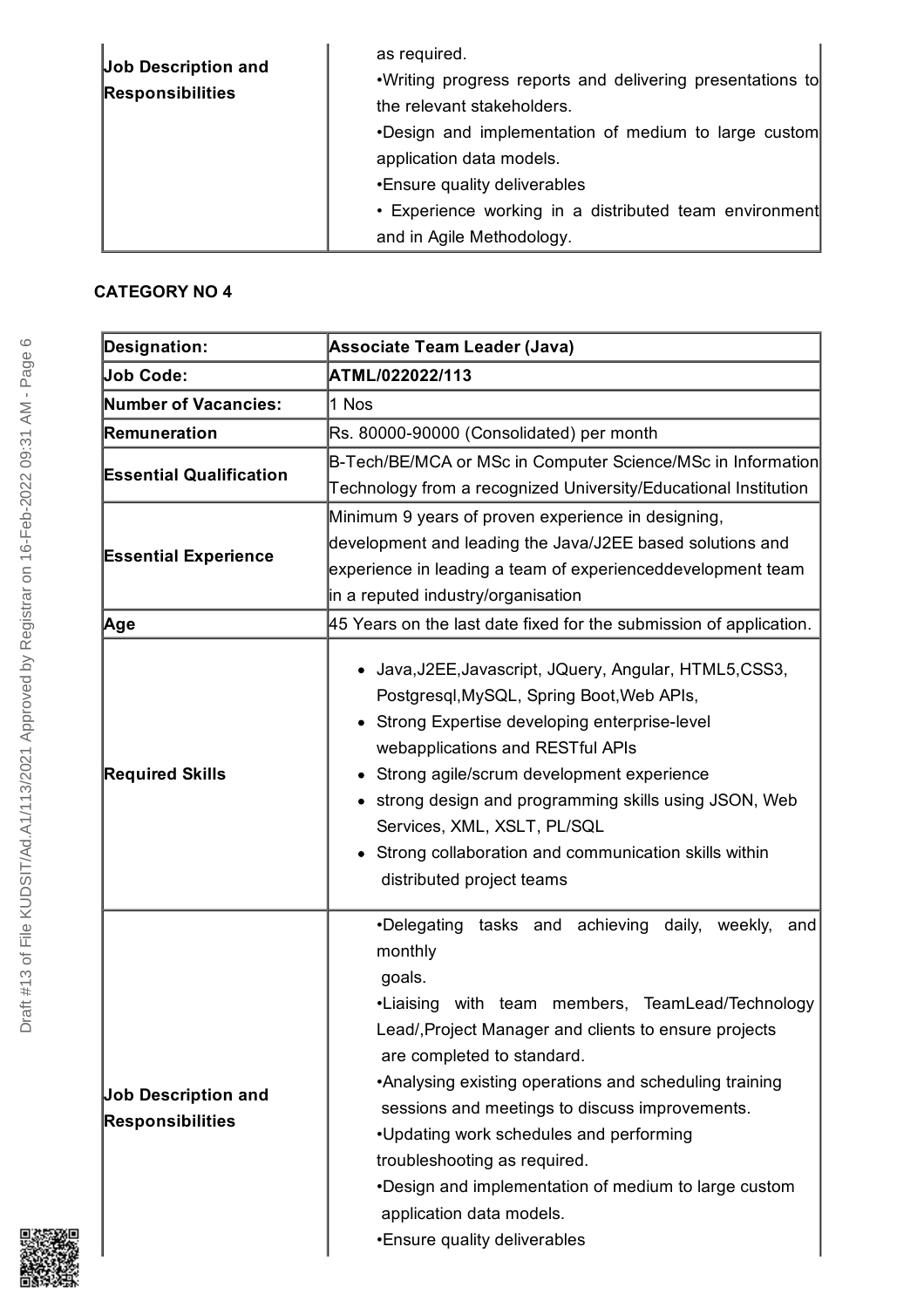| • Experience working in a distributed team environment |
|--------------------------------------------------------|
| and in Agile Methodology.                              |

| <b>Designation:</b>                                   | Senior Software Engineer (Java)                                                                                                                                                                                                                                                                                                                                                                                                                                                                                                                                                                                                                                      |  |  |
|-------------------------------------------------------|----------------------------------------------------------------------------------------------------------------------------------------------------------------------------------------------------------------------------------------------------------------------------------------------------------------------------------------------------------------------------------------------------------------------------------------------------------------------------------------------------------------------------------------------------------------------------------------------------------------------------------------------------------------------|--|--|
| <b>Job Code:</b>                                      | SSEJ/022022/113                                                                                                                                                                                                                                                                                                                                                                                                                                                                                                                                                                                                                                                      |  |  |
| <b>Number of Vacancies:</b>                           | 3 No.s                                                                                                                                                                                                                                                                                                                                                                                                                                                                                                                                                                                                                                                               |  |  |
| Remuneration                                          | Rs. 70000-80000 (Consolidated) per month                                                                                                                                                                                                                                                                                                                                                                                                                                                                                                                                                                                                                             |  |  |
|                                                       | B-Tech/BE/MCA or MSc in Computer Science/MSc in                                                                                                                                                                                                                                                                                                                                                                                                                                                                                                                                                                                                                      |  |  |
| <b>Essential Qualification</b>                        | Information Technology from a recognized                                                                                                                                                                                                                                                                                                                                                                                                                                                                                                                                                                                                                             |  |  |
|                                                       | University/Educational Institution                                                                                                                                                                                                                                                                                                                                                                                                                                                                                                                                                                                                                                   |  |  |
|                                                       | Minimum 8 years experience developing web applications using                                                                                                                                                                                                                                                                                                                                                                                                                                                                                                                                                                                                         |  |  |
| <b>Essential Experience</b>                           | J2EE with any MVC framework with Java in a reputed                                                                                                                                                                                                                                                                                                                                                                                                                                                                                                                                                                                                                   |  |  |
|                                                       | industry/organisation                                                                                                                                                                                                                                                                                                                                                                                                                                                                                                                                                                                                                                                |  |  |
|                                                       | Should not exceed 40 years on the last date fixed for the                                                                                                                                                                                                                                                                                                                                                                                                                                                                                                                                                                                                            |  |  |
| Age                                                   | submission of application                                                                                                                                                                                                                                                                                                                                                                                                                                                                                                                                                                                                                                            |  |  |
| <b>Required Skills:</b>                               | Java, J2EE, Javascript, JQuery,<br>Angular, HTML5, CSS3, Spring Boot, Web APIs,<br>Strong Expertise developing enterprise-level<br>webapplications and RESTful APIs<br>Strong agile/scrum development<br>experience<br>strong design and<br>programming skills using JSON, Web<br>Services, XML, XSLT, PL/SQL<br>Strong Working knowledge with<br>$\bullet$<br>PostgreSQL/MySQL/DB2/Mongo DB<br>databases.<br>Good knowledge of MicroServices.<br>٠<br>Experience working with tools like Git,<br>Maven, SVN.<br>Strong collaboration and communication<br>skills within distributed project teams<br>• Developing<br>enterprise-level<br>applications<br>web<br>and |  |  |
| <b>Job Description and</b><br><b>Responsibilities</b> | RESTful APIs using MicroServices, with demonstrable<br>production-scale experience.<br>• Strong design and programming skills using JSON, Web<br>Services, XML, JSON, L/SQL in Unix and<br>Windows environments.<br>• Working knowledge with PostgreSQL/MySQL/<br>databases.<br>• Strong agile/scrum development<br>experience                                                                                                                                                                                                                                                                                                                                       |  |  |

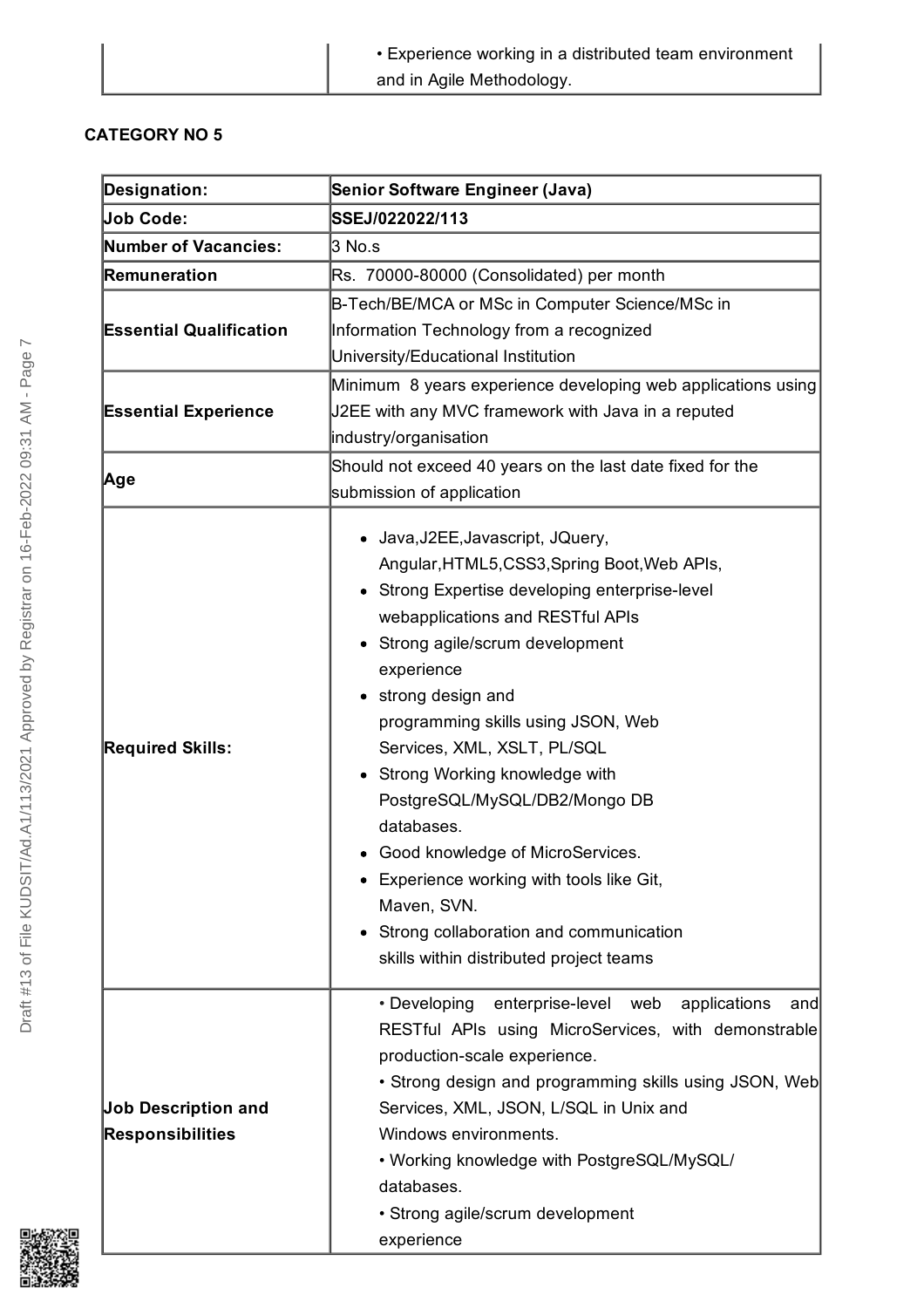| <b>Designation:</b>                                    | <b>Software Engineer</b>                                                                                                                                                                                                                                                                                                                                                                                                                                                                                                                                                                                                                                 |
|--------------------------------------------------------|----------------------------------------------------------------------------------------------------------------------------------------------------------------------------------------------------------------------------------------------------------------------------------------------------------------------------------------------------------------------------------------------------------------------------------------------------------------------------------------------------------------------------------------------------------------------------------------------------------------------------------------------------------|
| <b>Job Code:</b>                                       | SE/022022/113                                                                                                                                                                                                                                                                                                                                                                                                                                                                                                                                                                                                                                            |
| <b>Number of Vacancies:</b>                            | 12 No.s                                                                                                                                                                                                                                                                                                                                                                                                                                                                                                                                                                                                                                                  |
| Remuneration                                           | Rs. 50000-60000 Consolidated                                                                                                                                                                                                                                                                                                                                                                                                                                                                                                                                                                                                                             |
| <b>Essential Qualification</b>                         | B-Tech/BE/MCA or MSc in Computer Science/MSc in<br>Information Technology from a recognized<br>University/Educational Institution                                                                                                                                                                                                                                                                                                                                                                                                                                                                                                                        |
| <b>Essential Experience</b>                            | Minimum 6 years experience developing web applications using<br>J2EE and minimum 3 year of experience in Spring/Spring Boot<br>or any other MVC framework with Java                                                                                                                                                                                                                                                                                                                                                                                                                                                                                      |
| Age                                                    | Should not exceed 40 years on the last date fixed for the<br>submission of application                                                                                                                                                                                                                                                                                                                                                                                                                                                                                                                                                                   |
| <b>Required Skills:</b>                                | JQuery/Angular,<br>HTML,<br>• Java,<br>Javascript,<br>CSS, Postgresql/MySQL/MSSQL, Spring/SpringBoot<br>• Good knowledge of MicroServices.<br>• Experience working with tools like Git,<br>Maven, SVN.<br>• Expertise developing enterprise-level web<br>applications and RESTful APIs using<br>MicroServices, with demonstrable<br>production-scale experience.<br>• Demonstrate strong design and<br>programming skills using JSON, Web<br>Services, XML, JSON, PL/SQL in Unix and<br>Windows environments.<br>• Strong background working with<br>Linux/UNIX environments.<br>• Working knowledge with<br>PostgreSQL/MySQL/DB2/Mongo DB<br>databases. |
| <b>Job Description and Roles</b><br>& Responsibilities | • Developing enterprise-level web<br>applications<br>and<br>RESTful APIs using MicroServices, with demonstrable<br>production-scale experience.<br>• Developing applications using JSON, Web Services,<br>XML, JSON, L/SQL in Unix and Windows environments.<br>Database<br>development<br>interactions<br>with<br>PostgreSQL/MySQL/ mongo db databases.<br>Application<br>development<br>agile/scrum<br>using<br>development methods                                                                                                                                                                                                                    |

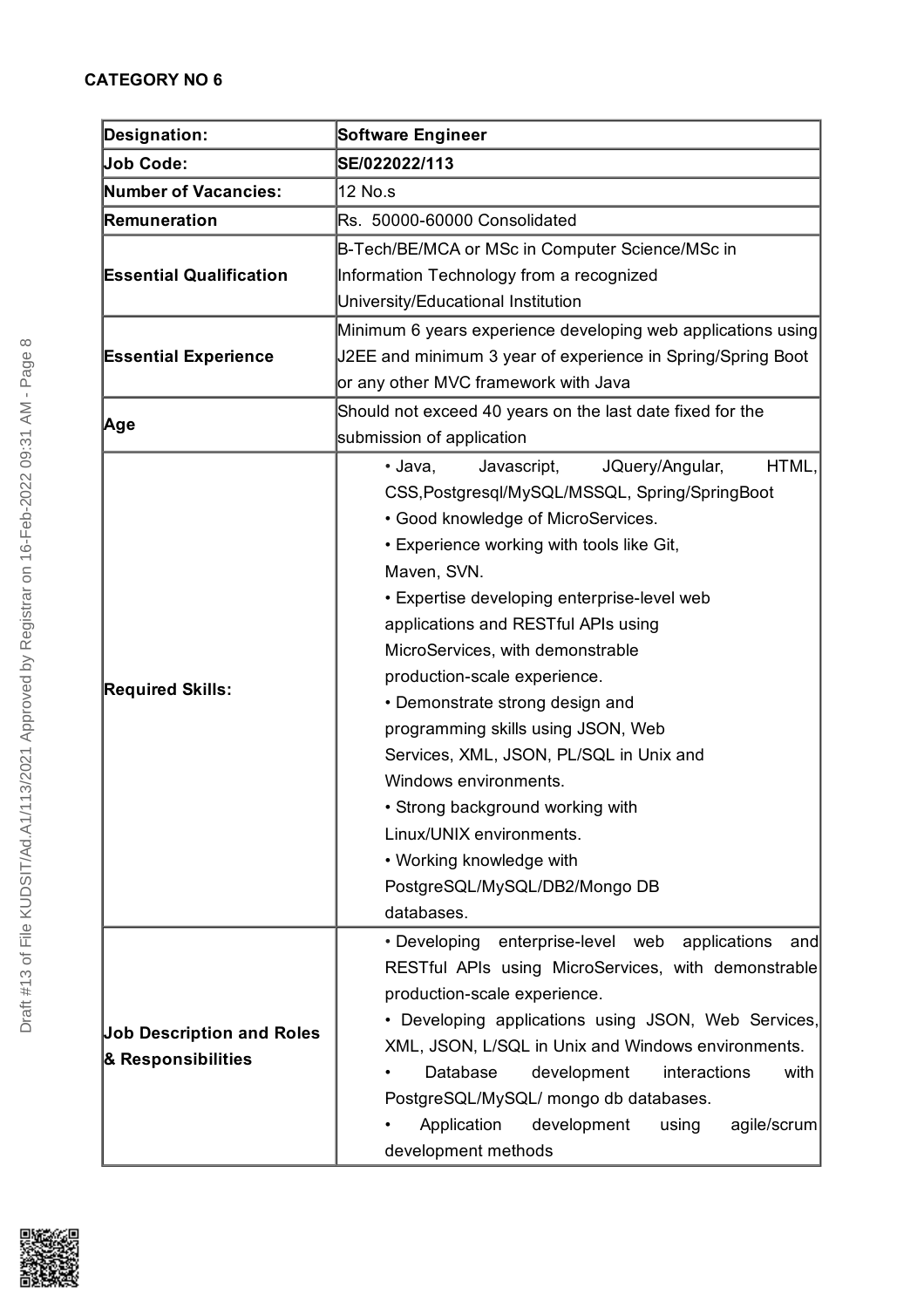| Designation:                                   | <b>Technical Lead - QA &amp; Testing</b>                                                                                                                                                                                                                                                                                                                                                                                                                                                                                                                                                                                                                                                                                                                                                                                                                                                                                                                                                                                 |
|------------------------------------------------|--------------------------------------------------------------------------------------------------------------------------------------------------------------------------------------------------------------------------------------------------------------------------------------------------------------------------------------------------------------------------------------------------------------------------------------------------------------------------------------------------------------------------------------------------------------------------------------------------------------------------------------------------------------------------------------------------------------------------------------------------------------------------------------------------------------------------------------------------------------------------------------------------------------------------------------------------------------------------------------------------------------------------|
| <b>Job Code:</b>                               | TLQAT/022021/113                                                                                                                                                                                                                                                                                                                                                                                                                                                                                                                                                                                                                                                                                                                                                                                                                                                                                                                                                                                                         |
| <b>Number of Vacancies:</b>                    | 1 No.                                                                                                                                                                                                                                                                                                                                                                                                                                                                                                                                                                                                                                                                                                                                                                                                                                                                                                                                                                                                                    |
| Remuneration                                   | Rs. 70000 - 80000 (consolidated) per month                                                                                                                                                                                                                                                                                                                                                                                                                                                                                                                                                                                                                                                                                                                                                                                                                                                                                                                                                                               |
| <b>Essential Qualification</b>                 | B-Tech/BE/MCA or MSc in Computer Science/MSc in<br>Information Technology from a recognized<br>University/Educational Institution                                                                                                                                                                                                                                                                                                                                                                                                                                                                                                                                                                                                                                                                                                                                                                                                                                                                                        |
| <b>Essential Experience</b>                    | Total 8 years' experience in the relevant area out of which 6<br>years industry experience in software testing area, 2 years<br>industry experience as a Test Lead/Team Lead in a reputed<br>industry/organisation                                                                                                                                                                                                                                                                                                                                                                                                                                                                                                                                                                                                                                                                                                                                                                                                       |
| Age                                            | Should not exceed 40 years on the last date fixed for the<br>submission of application                                                                                                                                                                                                                                                                                                                                                                                                                                                                                                                                                                                                                                                                                                                                                                                                                                                                                                                                   |
| <b>Required Skills:</b>                        | MySQL/PostgreSQL, Java/Python automation scripting,<br>Selenium, JMeter etc                                                                                                                                                                                                                                                                                                                                                                                                                                                                                                                                                                                                                                                                                                                                                                                                                                                                                                                                              |
| <b>Job Description and</b><br>responsibilities | • Ability to analyse defects and provide<br>root-cause analysis.<br><b>• Experience in Creation and execution of</b><br>Test Scenarios, Test Cases and Test Data<br>• An excellent knowledge of software test<br>practices, especially for Web and Mobile<br>based Applications.<br>• Ability to extract & design test plans from<br>user requirements.<br>• Familiarity with software version control,<br>bug tracking software and document<br>management systems (GitHub, Jira,<br>SharePoint etc.).<br>• Experience with unit testing and mocking<br>frameworks.<br>• Design and implementation of automated<br>and manual tests, as appropriate, to cover:<br>Module, sub-system and system level<br>testing.<br>• Experience in the use of Java/Python<br>• Understanding and experience of<br>Continuous Integration verification and<br>validation.<br>• Develop the automated tests, API tests,<br>load tests using tools such as Selenium<br>Web driver, JMeter etc.<br>• Understand Requirements and identify |

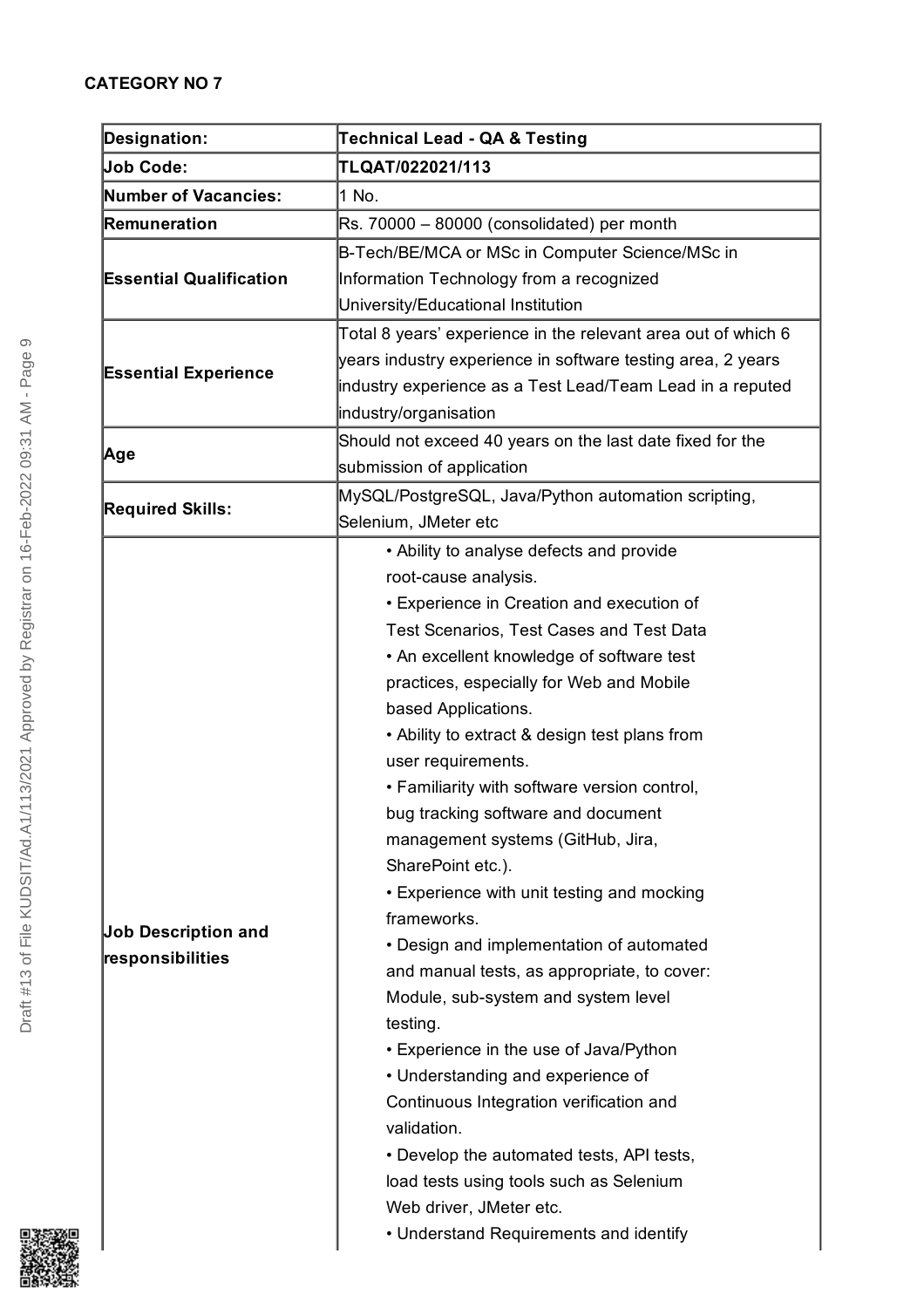| features to be tested.                     |
|--------------------------------------------|
| • Create and execute Test cases            |
| • Must have experience on Manual Testing   |
| • Proficiency in Black / white box testing |

| <b>Designation:</b>                 | <b>Senior Software Engineer- QA and Testing</b>            |
|-------------------------------------|------------------------------------------------------------|
| <b>Job Code:</b>                    | SSE-QA/022022/113                                          |
| <b>Number of Vacancies:</b>         | 2 No.s                                                     |
| Remuneration                        | Rs. 50000- 60000 (Consolidated) per month                  |
|                                     | B-Tech/BE/MCA or MSc in Computer Science/MSc in            |
| <b>Essential Qualification</b>      | Information Technology from a recognized                   |
|                                     | University/Educational Institution                         |
|                                     | Should have minimum 6 years industry experience and should |
| <b>Essential Experience</b>         | have 4 years experience as software tester in a reputed    |
|                                     | industry/organisation                                      |
|                                     | Should not exceed 40 years on the last date fixed for the  |
| ∣Age                                | submission of application                                  |
| <b>Required Skills:</b>             | Mysql/PostgreSQL, Java/Python automation scripting,        |
|                                     | Selenium, JMeter etc                                       |
|                                     | • An excellent knowledge of software test                  |
|                                     | practices, especially for Web and Mobile                   |
|                                     | based Applications.                                        |
|                                     | • Ability to extract & design test plans from              |
|                                     | user requirements.                                         |
|                                     | • Familiarity with software version control,               |
|                                     | bug tracking software and document                         |
|                                     | management systems (SVN, GitHub, Jira, SVN, etc.).         |
|                                     | • Experience with unit testing and mocking                 |
|                                     | frameworks.                                                |
|                                     | • Test coverage tool use, and                              |
| <b>Roles &amp; Responsibilities</b> | deployment/set up experience.                              |
|                                     | • Design and implementation of automated                   |
|                                     | and manual tests, as appropriate, to cover:                |
|                                     | Module, sub-system and system level                        |
|                                     | testing.                                                   |
|                                     | • Develop the automated tests, API tests,                  |
|                                     | load tests using tools such as Selenium                    |
|                                     | Web driver, JMeter etc.                                    |
|                                     | • Create and execute Test cases                            |
|                                     | Must have experience on Manual Testing                     |
|                                     | • Proficiency in Black / white box testing                 |

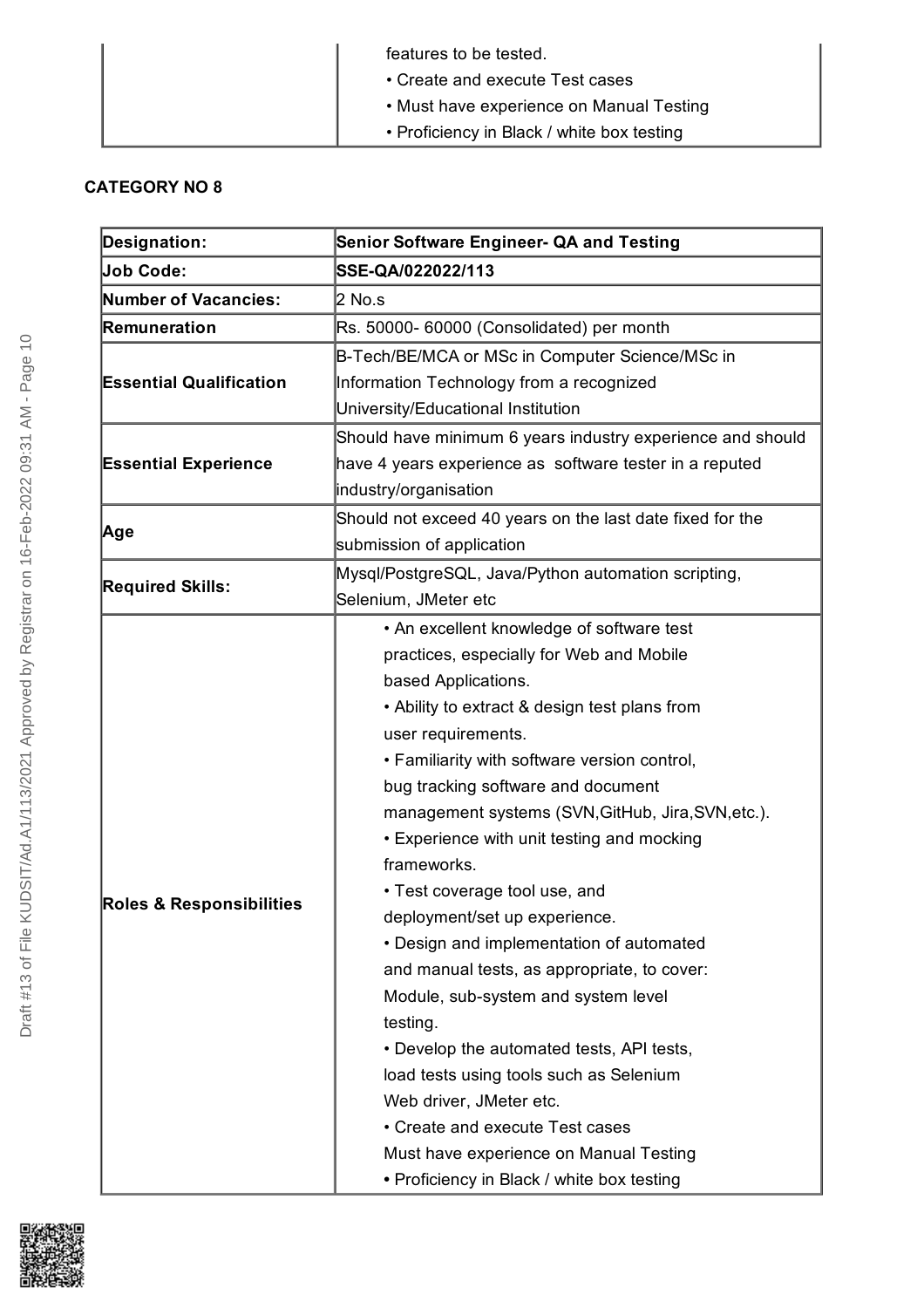| Designation:                            | <b>Database Administrator</b>                                                                                                                                                                                                                                                                                                                                                                                                                                                                                                                                             |
|-----------------------------------------|---------------------------------------------------------------------------------------------------------------------------------------------------------------------------------------------------------------------------------------------------------------------------------------------------------------------------------------------------------------------------------------------------------------------------------------------------------------------------------------------------------------------------------------------------------------------------|
| <b>Job Code:</b>                        | DBA/022022/113                                                                                                                                                                                                                                                                                                                                                                                                                                                                                                                                                            |
| Number of Vacancies:                    | 1 No.                                                                                                                                                                                                                                                                                                                                                                                                                                                                                                                                                                     |
| Remuneration                            | Rs. 70000-80000 (Consolidated) per month                                                                                                                                                                                                                                                                                                                                                                                                                                                                                                                                  |
| <b>Essential Qualification</b>          | BE/B-Tech/MCA or MSc in Computer Science/MSc-IT from                                                                                                                                                                                                                                                                                                                                                                                                                                                                                                                      |
|                                         | a recognized University/Educational Institution                                                                                                                                                                                                                                                                                                                                                                                                                                                                                                                           |
|                                         | Minimum of 6 years' experience as a Database Administrator                                                                                                                                                                                                                                                                                                                                                                                                                                                                                                                |
| <b>Essential Experience</b>             | in a production and development environment with SQL                                                                                                                                                                                                                                                                                                                                                                                                                                                                                                                      |
|                                         | Server/MySQL/Oracle and PostgreSQL Databases in a reputed                                                                                                                                                                                                                                                                                                                                                                                                                                                                                                                 |
|                                         | industry/institution.                                                                                                                                                                                                                                                                                                                                                                                                                                                                                                                                                     |
| Age                                     | Should not exceed 40 Years on the last date fixed for the                                                                                                                                                                                                                                                                                                                                                                                                                                                                                                                 |
|                                         | submission of application.                                                                                                                                                                                                                                                                                                                                                                                                                                                                                                                                                |
| Job description and<br>responsibilities | • Install, configure, upgrade, develop and<br>release DB scripts and maintain all client<br>databases which include performance<br>monitoring, troubleshooting and client<br>support.<br>Responsible for ensuring all database<br>system operational processes are<br>managed according to established<br>service level agreements. Specifically<br>• Administration of database objects<br>such as indexes, tables, views,<br>constraints, stored procedures.<br>Managing Archiving, backup / recovery, replication,<br>$\bullet$<br>cloning, import/export and refresh. |
| <b>Required Skills:</b>                 | Strong Skill on managing PostgreSQL, MySQL, Oracle/SQL<br>Server, MongoDB/ Elasticsearch/ Couchbase                                                                                                                                                                                                                                                                                                                                                                                                                                                                       |

| <b>Senior Business Analyst</b>                          |
|---------------------------------------------------------|
| SBA/022022/113                                          |
| $2$ No.s                                                |
| $\textsf{IRs.}\,50000 - 60000$ Consolidated             |
| B-Tech/BE/MCA or MSc in Computer Science/MSc in         |
| Information Technology from a recognized                |
| University/Educational Institution                      |
| should have minimum 6 years experience as the business  |
| Analyst or similar category in an industry/organisation |
|                                                         |

Draft #13 of File KUDSIT/Ad.A1/113/2021 Approved by Registrar on 16-Feb-2022 09:31 AM - Page 11

Draft #13 of File KUDSIT/Ad.A1/113/2021 Approved by Registrar on 16-Feb-2022 09:31 AM - Page 11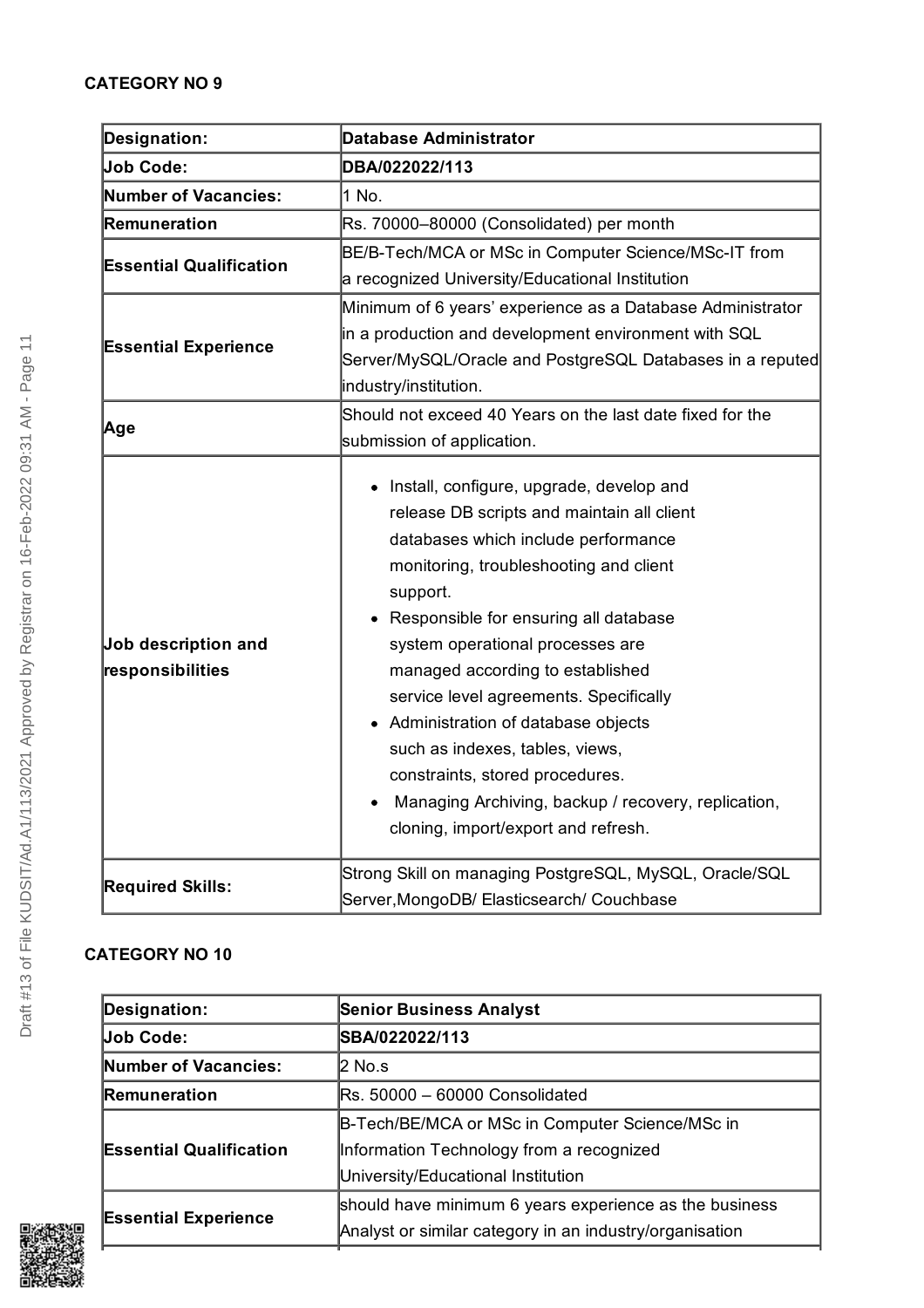| Age                                                   | Should not exceed 40 years on the last date fixed for the<br>submission of application                                                                                                                                                                                                                                                                                                                                                                                                                                                                                                                                                                                                                                                                                                                                                                                                                                                                                                                                                                                                     |
|-------------------------------------------------------|--------------------------------------------------------------------------------------------------------------------------------------------------------------------------------------------------------------------------------------------------------------------------------------------------------------------------------------------------------------------------------------------------------------------------------------------------------------------------------------------------------------------------------------------------------------------------------------------------------------------------------------------------------------------------------------------------------------------------------------------------------------------------------------------------------------------------------------------------------------------------------------------------------------------------------------------------------------------------------------------------------------------------------------------------------------------------------------------|
| <b>Job Description and</b><br><b>Required Skills:</b> | • Ability to go into details and<br>extract specific details regarding<br>functional requirements.<br>Determines operational objectives by<br>studying business functions; gathering<br>information; evaluating output<br>requirements and formats.<br>• Designs new business workflows by<br>analyzing requirements; constructing<br>workflow charts and diagrams; studying<br>system capabilities; writing specifications.<br>Improves systems by studying current<br>practices, designing modifications.<br>Recommends controls by identifying<br>problems, writing improved procedures.<br>Documentation Skill - Should be an expert<br>in documenting the requirements<br>gathered from the client in a detailed<br>manner. Essential to have knowledge in<br>preparing business process flowcharts<br>using tools. Knowledge in preparing<br>Functional, Business, and System<br><b>Requirement Specification</b><br>documentation.<br>• Experience in developing user<br>documentation, providing business<br>support, and training users. Should have<br>good presentation skills. |
| <b>Roles &amp; Responsibilities</b>                   | • Assist Project Manager in the process study and<br>requirement study<br>Process and workflow documentation<br>Client meetings and brainstorming for<br><b>User Requirements</b><br>Scope Detailing – Determines operational objectives by<br>studying business functions;<br>gathering information; evaluating output<br>requirements and formats.<br>• Ability to Travel to client sites                                                                                                                                                                                                                                                                                                                                                                                                                                                                                                                                                                                                                                                                                                |

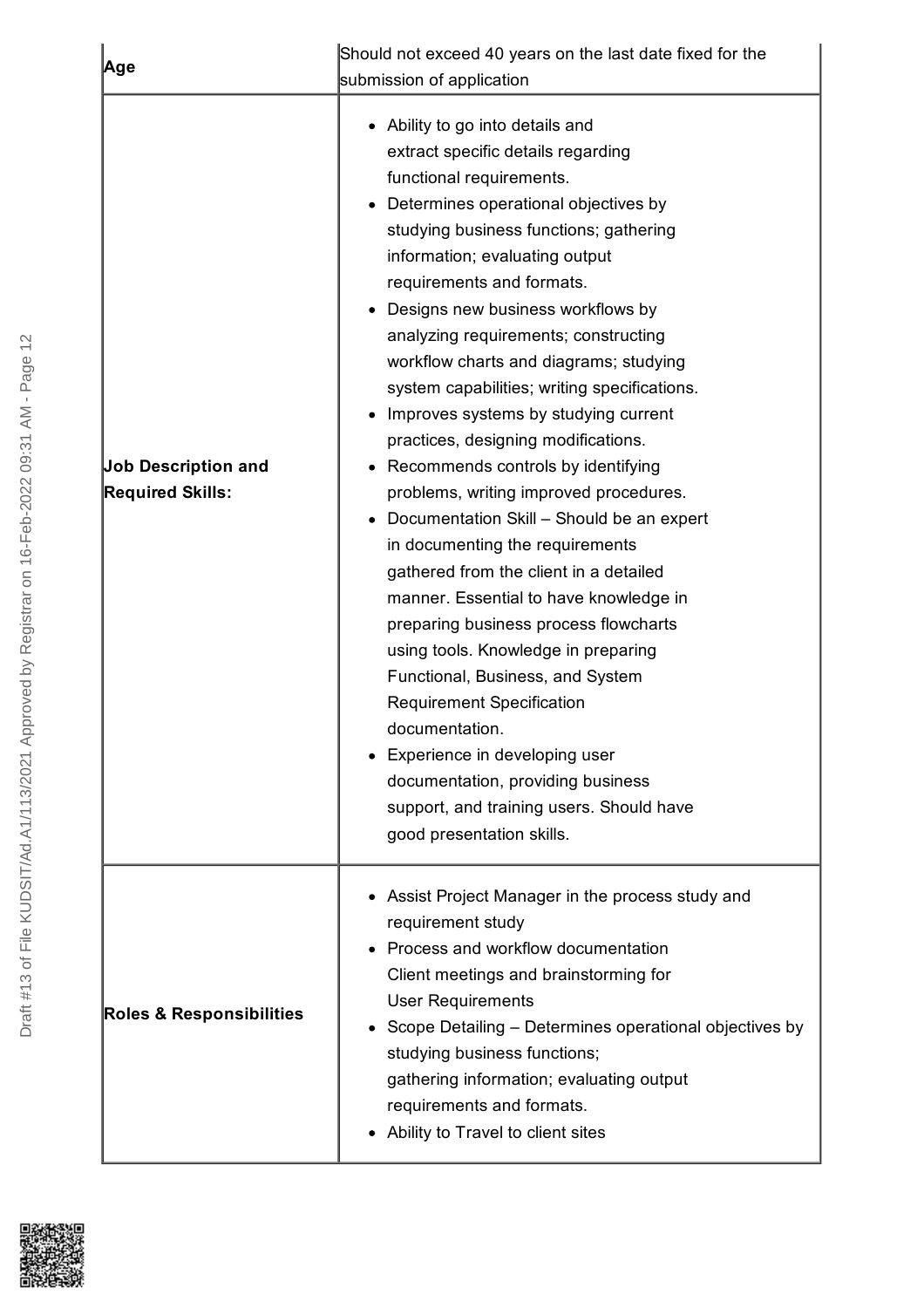| Designation:                                          | <b>Software Engineer (Mobile Apps)</b>                                                                                                                                                                                                                                                                                                                                                                                                                                                                                  |
|-------------------------------------------------------|-------------------------------------------------------------------------------------------------------------------------------------------------------------------------------------------------------------------------------------------------------------------------------------------------------------------------------------------------------------------------------------------------------------------------------------------------------------------------------------------------------------------------|
| Job Code:                                             | SEMA/022022/113                                                                                                                                                                                                                                                                                                                                                                                                                                                                                                         |
| <b>Number of Vacancies:</b>                           | 2 Nos.                                                                                                                                                                                                                                                                                                                                                                                                                                                                                                                  |
| Remuneration                                          | Rs. 30000-40,000 (Consolidated) per month                                                                                                                                                                                                                                                                                                                                                                                                                                                                               |
| <b>Essential Qualification</b>                        | B-Tech/BE/MCA or MSc in Computer Science/MSc in<br>Information Technology from a recognized<br>University/Educational Institution                                                                                                                                                                                                                                                                                                                                                                                       |
| <b>Essential Experience</b>                           | Minimum 3 years of experience developing Mobile applications<br>using React Native/Flutter.                                                                                                                                                                                                                                                                                                                                                                                                                             |
| Age                                                   | Should not exceed 40 years on the last date fixed for the<br>submission of application                                                                                                                                                                                                                                                                                                                                                                                                                                  |
| <b>Required Skills:</b>                               | • Cross platforms (React Native/Flutter) -<br>Mandatory, JavaScript, HTML5, CSS3, REST<br>APIs, Mobile developer (Cross Platforms)<br>Good knowledge of MicroServices.<br>• Expertise in deploying hybrid applications<br>across IOS App Store and Google Play App<br>Store.<br>Working knowledge with PostgreSQL,<br>MySQL, DB2 or Mongo DB databases.<br>• Experience working with tools like Git,<br>GitHub, Jira, SVN etc<br>Strong agile/scrum development<br>experience                                           |
| <b>Job Description and</b><br><b>Responsibilities</b> | Primary responsibility is to Design and builds<br>applications for the iOS and Android<br>platforms.<br>• Responsible for collaborating with<br>a team to define, design, ship new features,<br>and deploying hybrid applications across IOS<br>App Store and Google Play App Store<br>• Support the entire application lifecycle<br>(concept, design, test, release, and<br>support).<br>• Write unit and UI tests to identify<br>malfunctions.<br>• Liaise with the Product development team<br>to plan new features. |

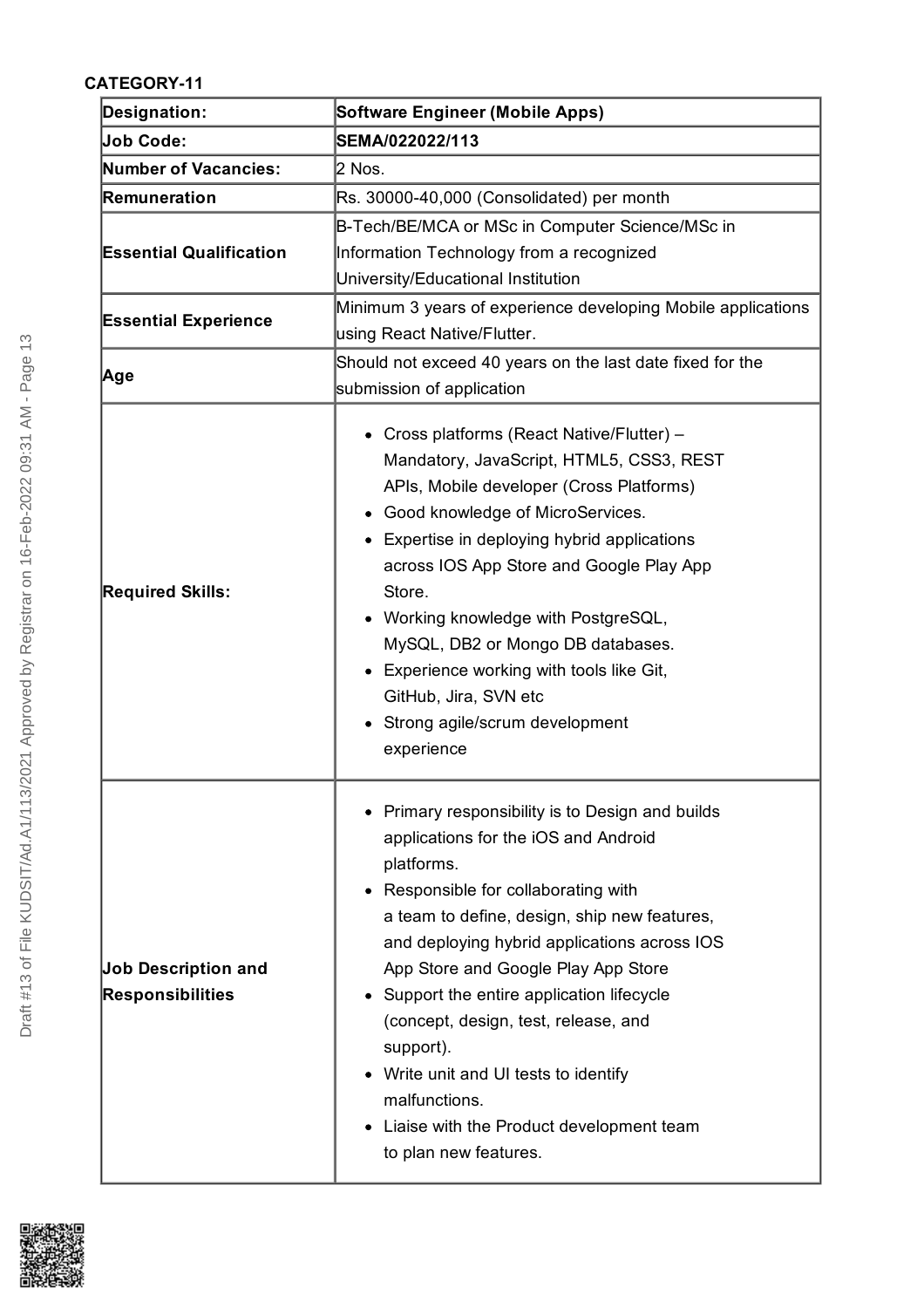| Type your text<br><b>CATEGORY-12</b>                  |                                                                                                                                                                                                                                                                                                                                                                                                                                                                       |
|-------------------------------------------------------|-----------------------------------------------------------------------------------------------------------------------------------------------------------------------------------------------------------------------------------------------------------------------------------------------------------------------------------------------------------------------------------------------------------------------------------------------------------------------|
| <b>Designation:</b>                                   | Senior UI/UX designer                                                                                                                                                                                                                                                                                                                                                                                                                                                 |
| <b>Job Code:</b>                                      | SUID/022022/113                                                                                                                                                                                                                                                                                                                                                                                                                                                       |
| <b>Number of Vacancies:</b>                           | 1 No                                                                                                                                                                                                                                                                                                                                                                                                                                                                  |
| Remuneration                                          | Rs. 40000-50000 (Consolidated)per month                                                                                                                                                                                                                                                                                                                                                                                                                               |
|                                                       | B-Tech/BE/MCA/BSc or MSc in Computer                                                                                                                                                                                                                                                                                                                                                                                                                                  |
| <b>Essential Qualification</b>                        | Science/computational science/IT from a recognized                                                                                                                                                                                                                                                                                                                                                                                                                    |
|                                                       | University/Educational Institution                                                                                                                                                                                                                                                                                                                                                                                                                                    |
| <b>Essential Experience</b>                           | • Minimum 7 years proven work experience as a UI/UX<br>designer or similar role in a reputed industry/organisation<br>• Strong Knowledge of HTML5/CSS3; SVG, JQuery,<br>JavaScript, Bootstrap,<br>Strong up-to-date Knowledge in Graphic designing tools<br>Adobe Photoshop, illustrator, Corel draw, google<br>SketchUp<br>• Knowledge of wireframe tools<br>• Knowledge in Multimedia and 3D software like<br>Macromedia Flash, Dreamweaver, Blender are preferable |
| Age                                                   | Should not exceed 40 years on the last date fixed for the<br>submission of application                                                                                                                                                                                                                                                                                                                                                                                |
| <b>Job Description and</b><br><b>Responsibilities</b> | • Gathering and evaluating user requirements, in<br>collaboration with Project Managers and engineers<br>• Creating user-centered designs by understanding<br>business requirements, and user feedback.<br>• Creating user flows, wireframes, prototypes and<br>mockups.<br>Translating requirements into style guides, design<br>$\bullet$<br>systems, design patterns and attractive user interfaces.                                                               |

| Designation:                   | <b>Junior UI/UX designer</b>                                                                                                                     |
|--------------------------------|--------------------------------------------------------------------------------------------------------------------------------------------------|
| <b>Job Code:</b>               | UUID/022022/113                                                                                                                                  |
| <b>Number of Vacancies:</b>    | l2 Nos                                                                                                                                           |
| Remuneration                   | Rs. 30000-40000 (Consolidated) per month                                                                                                         |
| <b>Essential Qualification</b> | B-Tech/BE/MCA/Bsc or MSc in Computer<br>Science/computational science/IT from a recognized<br>University/Educational Institution                 |
| <b>Essential Experience</b>    | • Minimum 4 years' proven work experience in UI/UX<br>designer or similar role<br>• Strong Knowledge of HTML5/CSS3; JavaScript, MDB<br>bootstrap |



Draft #13 of File KUDSIT/Ad.A1/113/2021 Approved by Registrar on 16-Feb-2022 09:31 AM - Page 14

Draft #13 of File KUDSIT/Ad.A1/113/2021 Approved by Registrar on 16-Feb-2022 09:31 AM - Page 14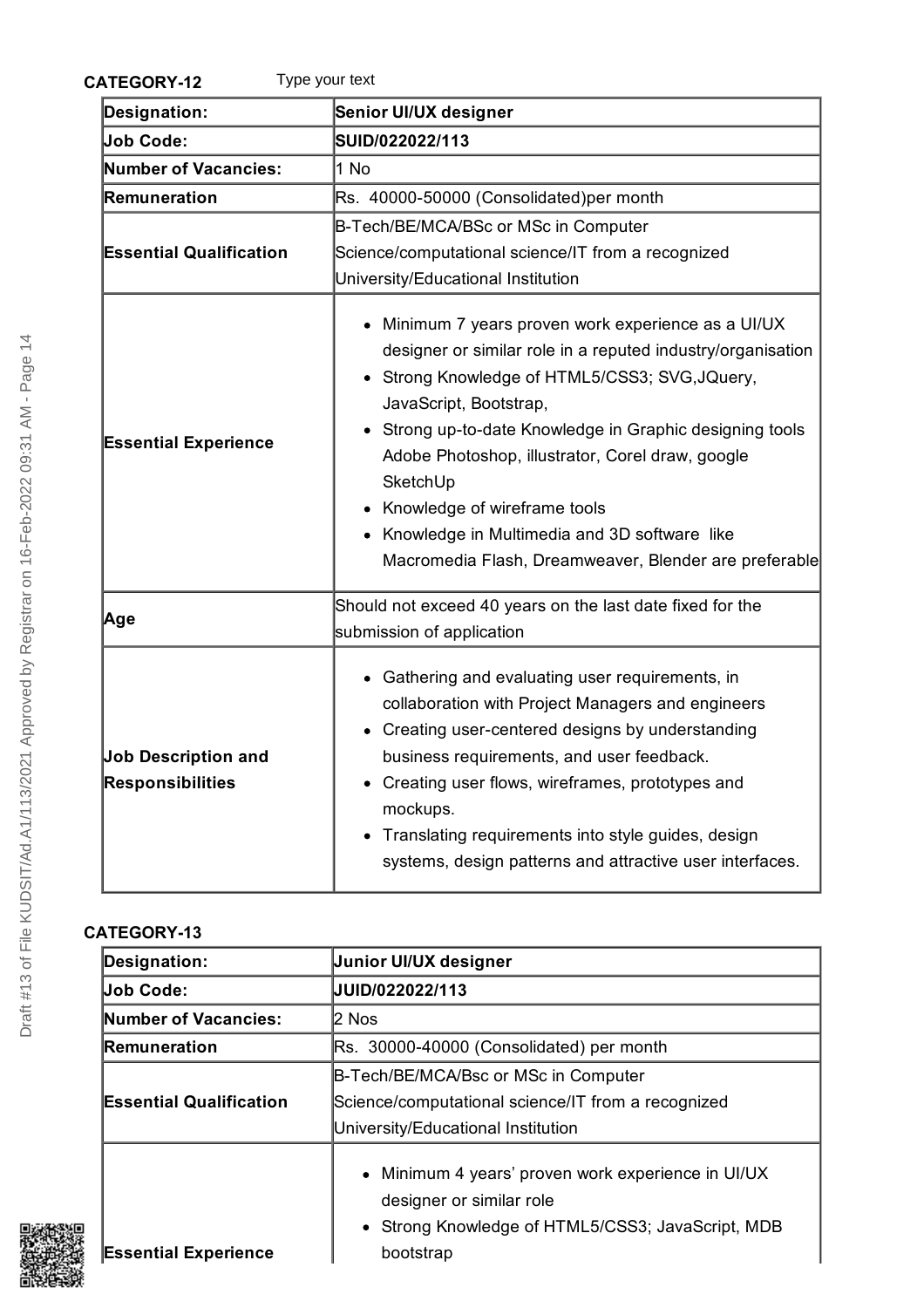|                                                       | • Knowledge of wireframe tools<br>• Up-to-date knowledge of design software like MDB boot<br>strap, Adobe Illustrator and Photoshop                                                                                                                                                                     |
|-------------------------------------------------------|---------------------------------------------------------------------------------------------------------------------------------------------------------------------------------------------------------------------------------------------------------------------------------------------------------|
| <b>Age</b>                                            | Should not exceed 40 years on the last date fixed for the<br>submission of application                                                                                                                                                                                                                  |
| <b>Job Description and</b><br><b>Responsibilities</b> | • Gathering and evaluating user requirements, in<br>collaboration with Project Managers and engineers<br>• Creating user-centered designs by understanding<br>business requirements, and user feedback.<br>• Collaborating with Designers and Developers to create<br>intuitive, user-friendly software |

| Designation:                                          | Software Engineer - Customer Support                                                                                                                                                                                                                                                                                                                                                                                                                                                                         |
|-------------------------------------------------------|--------------------------------------------------------------------------------------------------------------------------------------------------------------------------------------------------------------------------------------------------------------------------------------------------------------------------------------------------------------------------------------------------------------------------------------------------------------------------------------------------------------|
| <b>Job Code:</b>                                      | SECS/022022/113                                                                                                                                                                                                                                                                                                                                                                                                                                                                                              |
| Number of Vacancies:                                  | 2 Nos                                                                                                                                                                                                                                                                                                                                                                                                                                                                                                        |
| Remuneration                                          | Rs. 40,000 (Consolidated) per month                                                                                                                                                                                                                                                                                                                                                                                                                                                                          |
| <b>Essential Qualification</b>                        | B-Tech/BE/MCA or MSc in Computer Science/Computational<br>Science/IT from a recognized University/Educational Institution                                                                                                                                                                                                                                                                                                                                                                                    |
| <b>Essential Experience</b>                           | • Minimum 6 years' experience in handling software based<br>trouble shooting / client support service for Government<br>projects<br>Strong Knowledge in development<br>Experience in managing online CRM support tools and<br>support systems<br>Experience on handling user level training and<br>handholding support for Government Departments and<br>projects<br>• Strong Communication, documentation and coordination<br>skills<br>Strong Knowledge on project documentation and training<br>materials |
| Age                                                   | Should not exceed 40 years on the last date fixed for the<br>submission of application                                                                                                                                                                                                                                                                                                                                                                                                                       |
| <b>Job Description and</b><br><b>Responsibilities</b> | • Providing Client level online/onsite support for<br>Government department projects<br>• Providing Online CRM support and trouble shooting<br>support<br>• User level training and handholding support.<br>Coordination of Clients and officials for effective usage of<br>the system.                                                                                                                                                                                                                      |

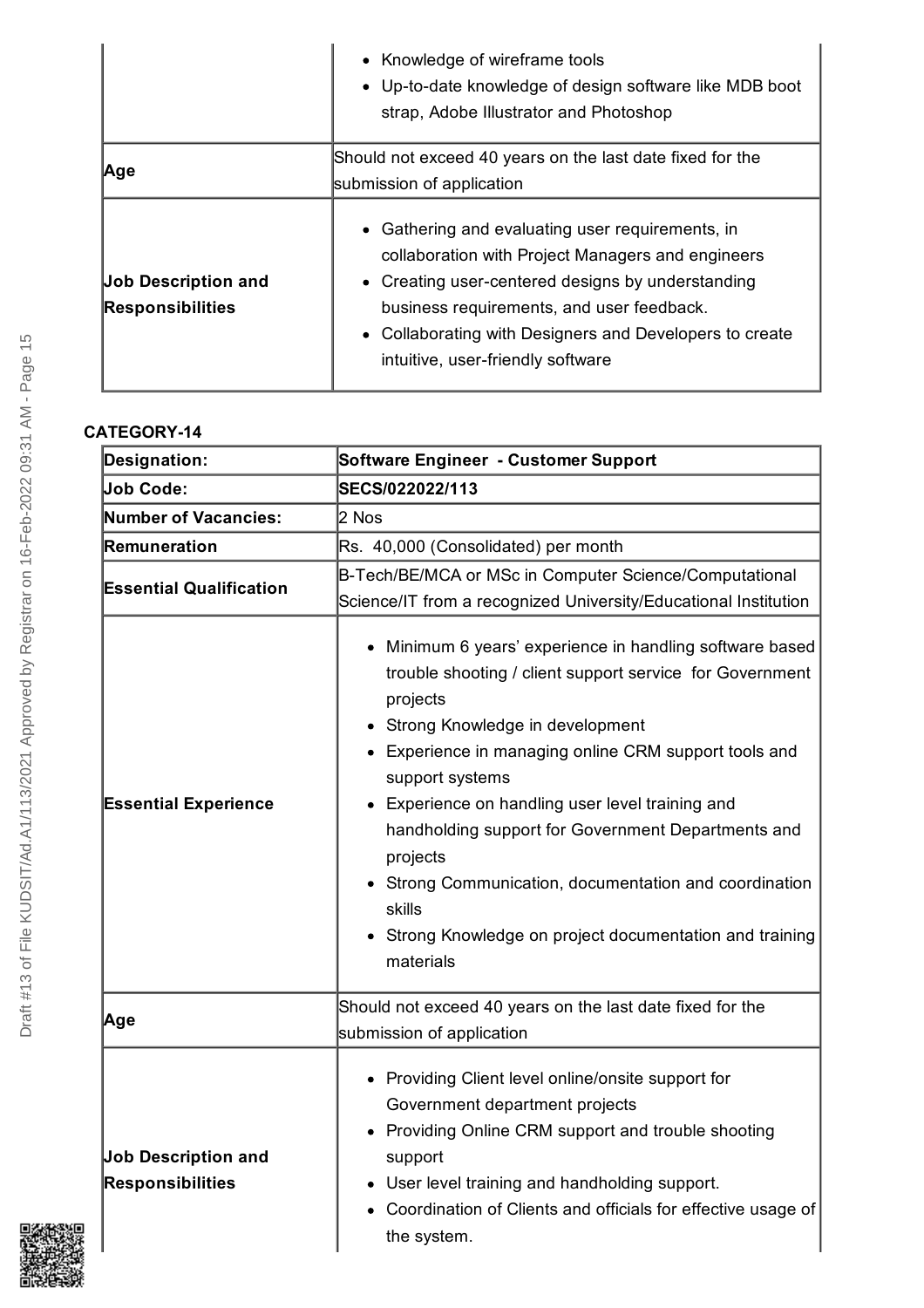| <b>Designation:</b>                                   | Hardware Development Engineer - Thinqbator                                                                                                                                                                                                                                                                                                                                                                                                                                                                                                                                                                                                           |
|-------------------------------------------------------|------------------------------------------------------------------------------------------------------------------------------------------------------------------------------------------------------------------------------------------------------------------------------------------------------------------------------------------------------------------------------------------------------------------------------------------------------------------------------------------------------------------------------------------------------------------------------------------------------------------------------------------------------|
| <b>Job Code:</b>                                      | HDE/022022/113                                                                                                                                                                                                                                                                                                                                                                                                                                                                                                                                                                                                                                       |
| Number of Vacancies:                                  | 1 No                                                                                                                                                                                                                                                                                                                                                                                                                                                                                                                                                                                                                                                 |
| Remuneration                                          | Rs. 35000-45000(consolidated) per month                                                                                                                                                                                                                                                                                                                                                                                                                                                                                                                                                                                                              |
| <b>Essential Qualification</b>                        | 3 year Diploma / B.Tech in Electronics and Communication<br><b>Engineering / Computer Science</b><br>Desirable:<br>Diploma in Digital Fabrication.                                                                                                                                                                                                                                                                                                                                                                                                                                                                                                   |
| <b>Essential Experience</b>                           | • 2+ years of Proven Embedded Hardware development<br>experience.<br>Experience in developing IoT Systems using MCUs,<br>Sensors, RF interfaces.<br>Knowledge on schematic capture, layout and<br>implementation of design rules on multilayer PCBs with<br>varying complexity.<br>Hands-on design experience with computer-aided (CAD)<br>tools, M- CAD tools.<br>Hands-on experience in using rapid prototyping tools<br>such as 3D printing, Laser Cutters, CNC routers etc.<br>• Well versed with Debug and tools such as JTAG, Logic<br>Analyzer and Oscilloscopes etc.<br>Good interpersonal, problem-solving and critical thinking<br>skills. |
| ∣Age                                                  | Should not exceed 40 years on the last date fixed for the<br>submission of application                                                                                                                                                                                                                                                                                                                                                                                                                                                                                                                                                               |
| <b>Job Description and</b><br><b>Responsibilities</b> | Responsible for the development of IOT hardware<br>devices using MCUs, Sensors, RF interfaces.<br>Layout and implementation of design rules on multilayer<br>PCBs with varying complexity.<br>The job requires field level assignments for the<br>development of prototype<br>Need to Work rapid prototyping tools such as 3D printing,<br>Laser Cutters, CNC routers etc.                                                                                                                                                                                                                                                                           |

### **Age relaxation for submission of applications**:

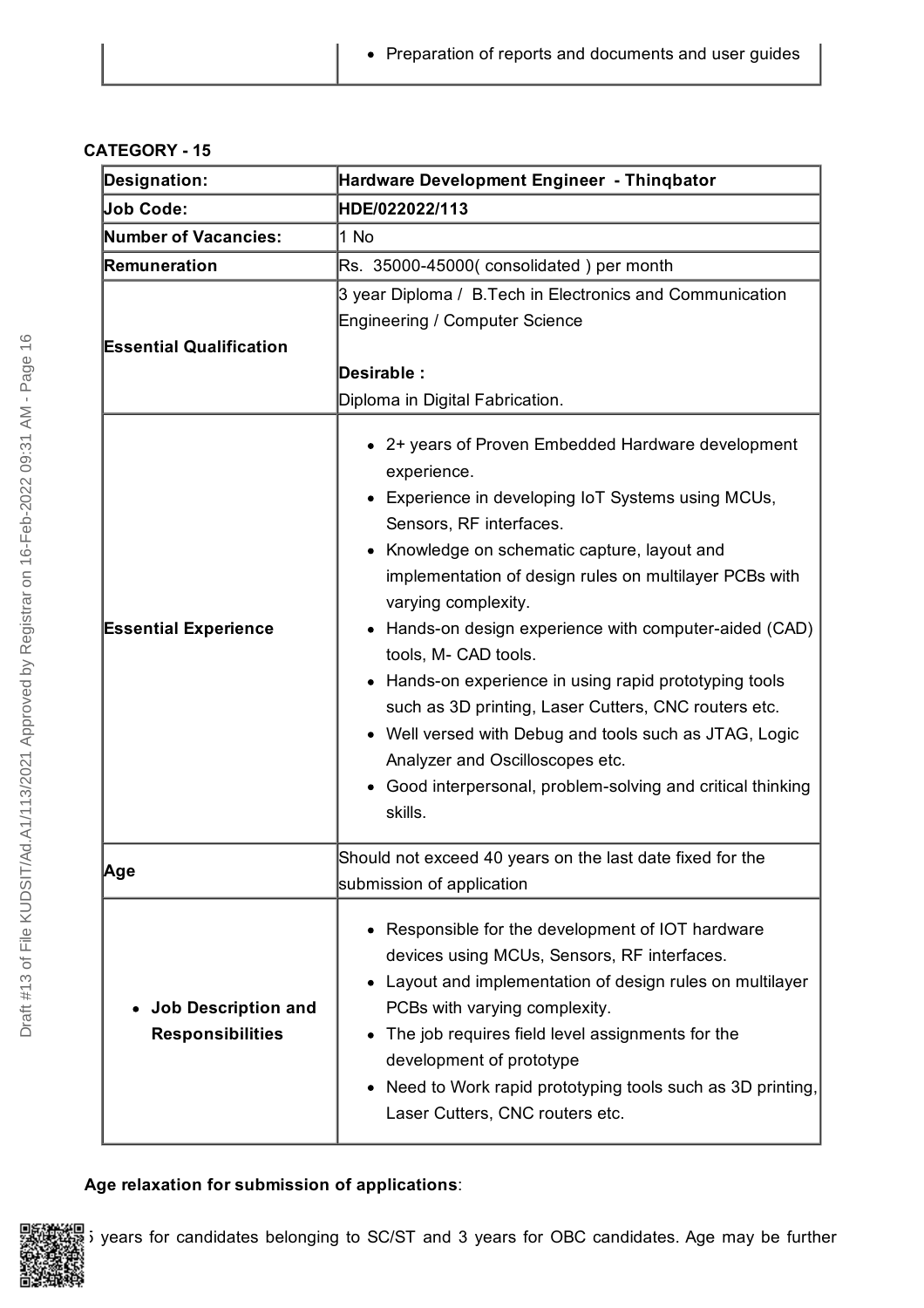relaxed in case of candidates with exceptional experience.

#### **Mode of Selection:**

**The selection will be on the basis of skill test/interview conducted by the University. Only the shortlisted candidates will be called for the test/interview. The interview will be conducted from 04.03.2022 onwards. The exact date and time of interview of each category of posts will be communicated through the registered e- mail id of shortlisted candidates three days in advance.**

#### **General Instructions**

- 1. Documents in original to prove age, qualifications, Community should be produced as and when called for, failure of which will entail cancellation of candidature. Scanned copy of the documents to support the claim along with C V should be uploaded while submitting the online application
- 2. Candidates should ensure that the particulars furnished by him/her are correct in all respects. **Anything not specifically claimed in the application against the appropriate field will not be considered at a later stage.** In case it is detected at any stage of the recruitment that a candidate does not fulfill the eligibility norms and /or that he/she furnished any incorrect/false information or has suppressed any material fact, his/her candidature will stand cancelled. If suppression of material facts or furnishing of any incorrect/false information is detected even after appointment, his/her service is liable to be terminated.
- 3. Applications not submitted in accordance with the eligibility and other norms mentioned in this Notification as well as the instructions published in the Recruitment Portal of the University will be summarily rejected.
- 4. Canvassing in any form will entail cancellation of candidature.
- 5. **Errors or omissions in the advertisement and process of selection are subject to rectification by the University. In case any inadvertent mistake in the process of selection is detected at any stage even after the issuance of offer letter, the University reserves the right to modify / withdraw/ cancel such communication /offer.**
- 6. **Consequent up on adoption of self- certification provisions as required by the Govt. of India, the University shall process the applications entirely on the basis of the information / documents provided with the application. The appointment will be provisional and subject to physical verification of the documents**

#### **How to Apply:**

- i. Applications shall be submitted online latest on **27.02.2022** The application form is available at **<https://www.duk.ac.in/careers>.**
- ii. The applications received after the last date fixed or the incomplete applications or the applications without filling the relevant field will be summarily rejected.
- iii. No interim queries after the submission of the application will be entertained. The candidates will be intimated the schedule of the Test/ Interview through their registered email only.
- iv. The candidates are advised to check their registered e-mails regularly after the last date fixed